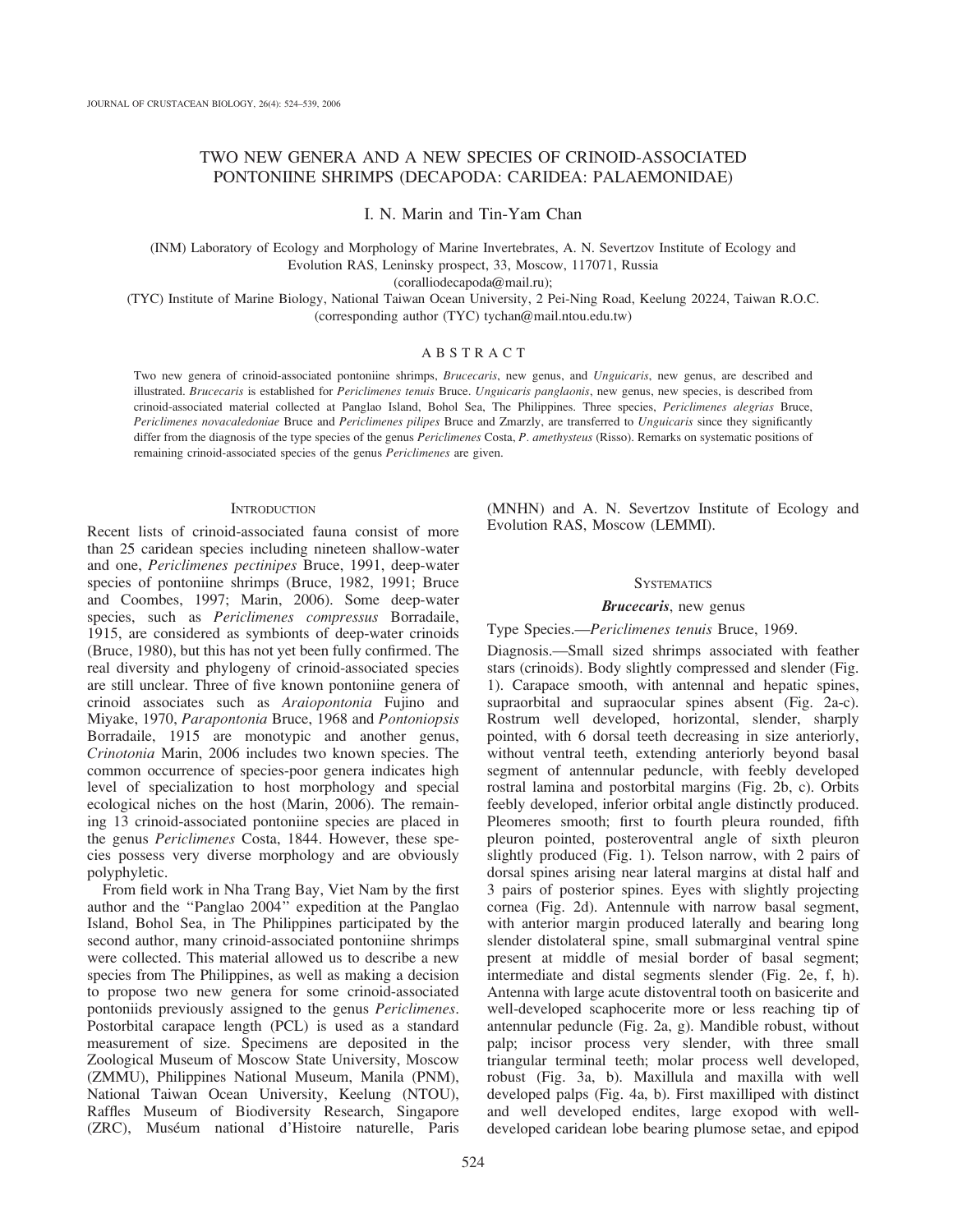

Fig. 1. Brucecaris tenuis (Bruce, 1969), ovigerous female (PCL 2.5 mm) from Nha Trang Bay, Viet Nam. Scale = 1 mm.

(Fig. 4c). Second maxilliped well developed, with exopod and epipod, without podobranch (Fig. 4d). Third maxilliped slender and setose, with exopod, triangular epipod and an arthrobranch all well developed (Fig. 3c). First pereiopods slender, chela subcylindrical with slender fingers and subspatulate tips (Fig. 3d, e). Second pereiopods equal in size and shape, with very slender basal segments, subcylindrical short palm and slender scissor-like fingers which are 3 times longer than palm (Fig. 3f, g). Third pereiopods slender, segments unarmed; propodus with tufts of setae along distoventral border, including tufts of long setae at tip of propodus extending to near tip of dactylus excluding unguis; dactylus slender, simple, with elongated and curved unguis (Fig. 5a-c). Pleopods normal. Uropods slender, exceeding telson, lateral border of exopod with small fixed distal tooth and acute mobile spine.

Included Species.—Periclimenes tenuis Bruce, 1969

Systematic Position.—The type species of the new genus, Brucecaris tenuis, clearly differs from the type species of the genus Periclimenes, namely P. amethysteus (Risso, 1827), by having very slender body and appendages, acute short rostrum without ventral teeth, absence of podobranch on second maxilliped, equal second pereiopods with the length of fingers three times longer than palm, ambulatory pereiopods with tufts of setae along distoventral margin of propodus, dactylus simple and an unique feature in the subfamily - a row of long setae in distal part of propodus of ambulatory pereiopods extending to the distal part of dactylus. These differences readily exclude this species from the genus Periclimenes. Furthermore, none of the known pontoniine genera has the same combination of characters and therefore a separate genus is established for this species.

Brucecaris tenuis is most similar to the crinoid-associated species group including *Periclmenes affinis* (Zehntner, 1894), P. brocketti Borradaile, 1915, P. carinidactylus Bruce, 1969 and P. ruber Bruce, 1982 (see Discussion). The closest species in this group with  $B$ . tenuis is P. affinis, which also has tufts of setae along the distoventral margin of the propodus of the ambulatory pereiopods but clearly differs in having a stout body, rostrum broad and bearing ventral tooth, unequal second pereiopods with fingers considerably shorter than palm, and tip of propodus of ambulatory pereiopods lacking tufts of setae.

Etymology.—The new genus is named in honor of Alexander J. Bruce, leading scientist in caridean shrimp taxonomy and always provided valuable help to our studies on pontoniine shrimps.

# Brucecaris tenuis (Bruce, 1969), new combination Figs. 1-5

Periclimenes tenuis Bruce, 1969: 272 [type-locality: Zanzibar]; 1982: 195, fig. 8c; 1983: 886; Chace and Bruce, 1993: 123; Müller, 1993: 112; Li, 2000: 242.

Material Examined.—Viet Nam, 3 ovigerous females (PCL 2.3, 2.5, 2.5 mm)(ZMMU Ma 5467), Nha Trang Bay, Mun Island, 15 m, collected from Zygometra comata, Oxycomanthus aff. pinguis and unidentified crinoid, 21 July 2004.- 1 ovigerous female (PCL 2.8 mm)(LEMMI), same locality, 8-10 m, from Comaster sp. 5 November 2003.

Philippines, 1 ovigerous female (PCL 2.2 mm) (NTOUM00695), "Panglao 2004", stn JD1, 9°55.25'N,  $123^{\circ}80.50'$ E,  $12-17$  m, hand diving, from a crinoid not determined, 01 June 2004.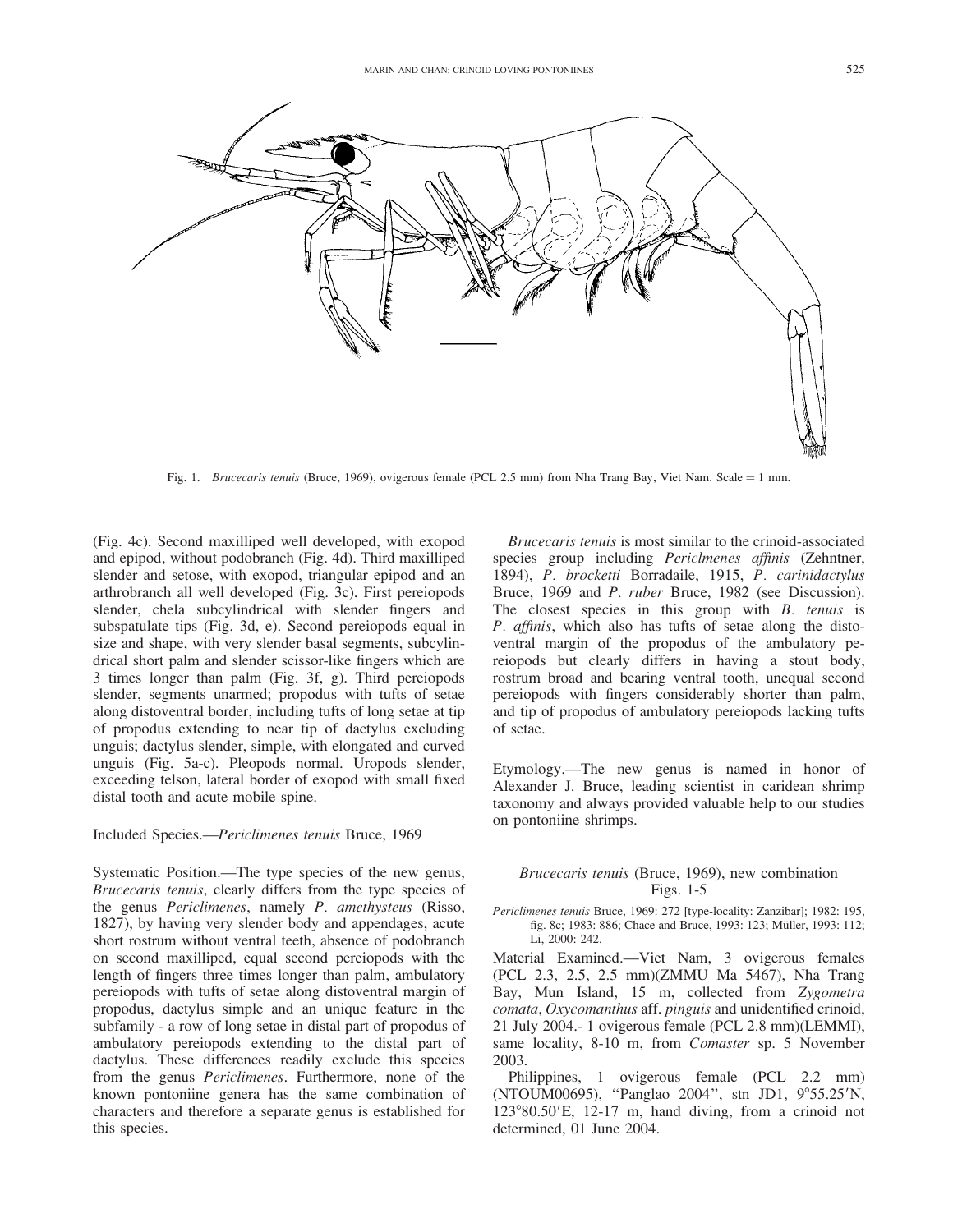

Fig. 2. Brucecaris tenuis (Bruce, 1969), ovigerous female (PCL 2.5 mm) (a, c-h), ovigerous female (PCL 2.3 mm) (b) from Nha Trang Bay, Viet Nam: a, anterior carapace, dorsal view; b, c, rostrum; d, eye; e, f, antennule; g, antenna; h, distolateral part of basal segment of antennule.

Color.—Body translucent with black margined narrow yellowish longitudinal bands. Eyes with golden reflection and thin blackish stripes. Rostrum and scaphocerite bearing black margined yellow stripes. Uropods transparent with distal part goldish on endopods and whitish on exopods. Color photos in Colin and Arnesson (1995) and Kawamoto and Okuno (2003) show color polymorphism of this species correlated with the host coloration.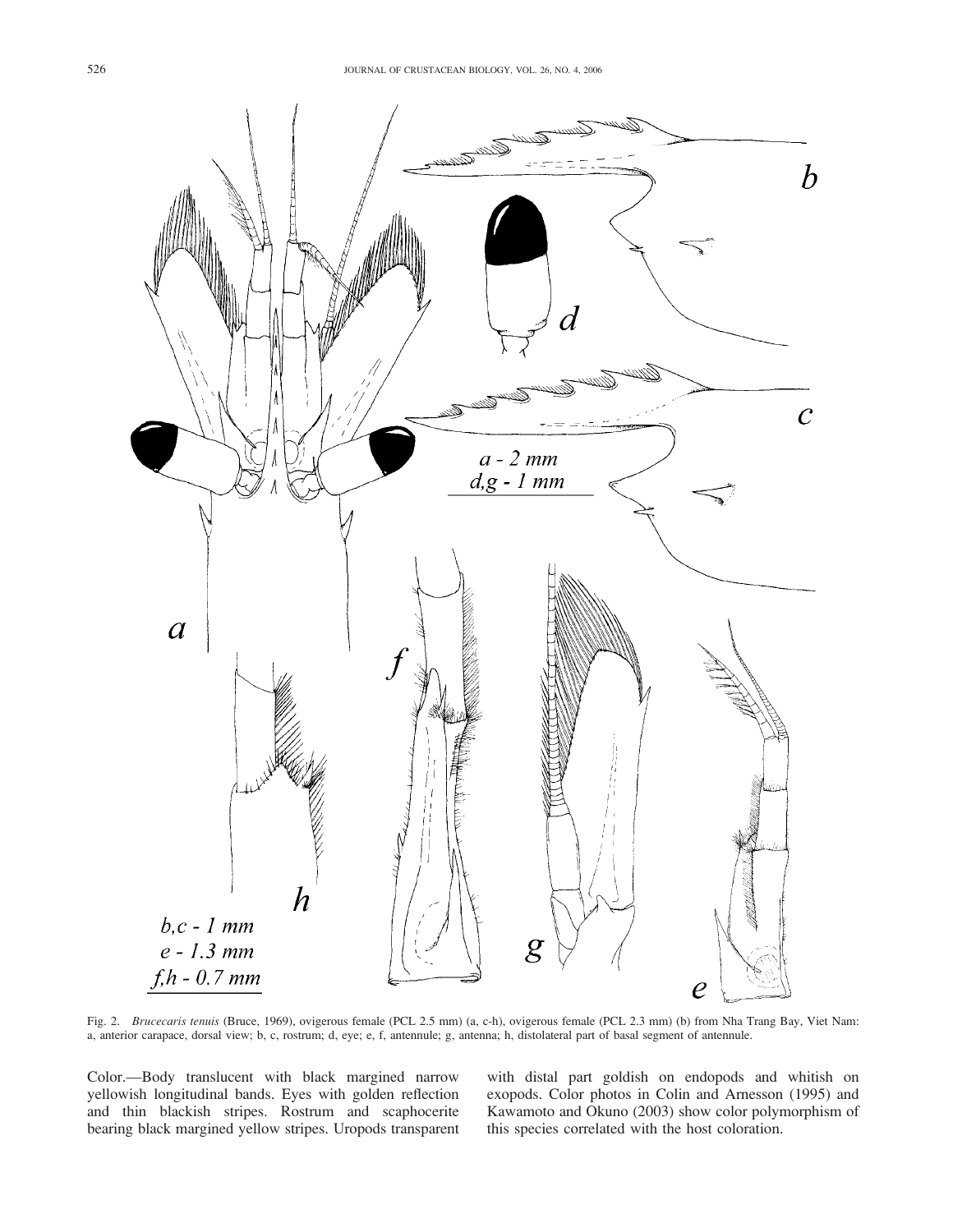

Fig. 3. Brucecaris tenuis (Bruce, 1969), ovigerous female (PCL 2.5 mm) from Nha Trang Bay, Viet Nam: a, b, mandible; c, third maxilliped; d, first pereiopod; e, chela of first pereiopod; f, second pereiopod; g, chela of second pereiopod.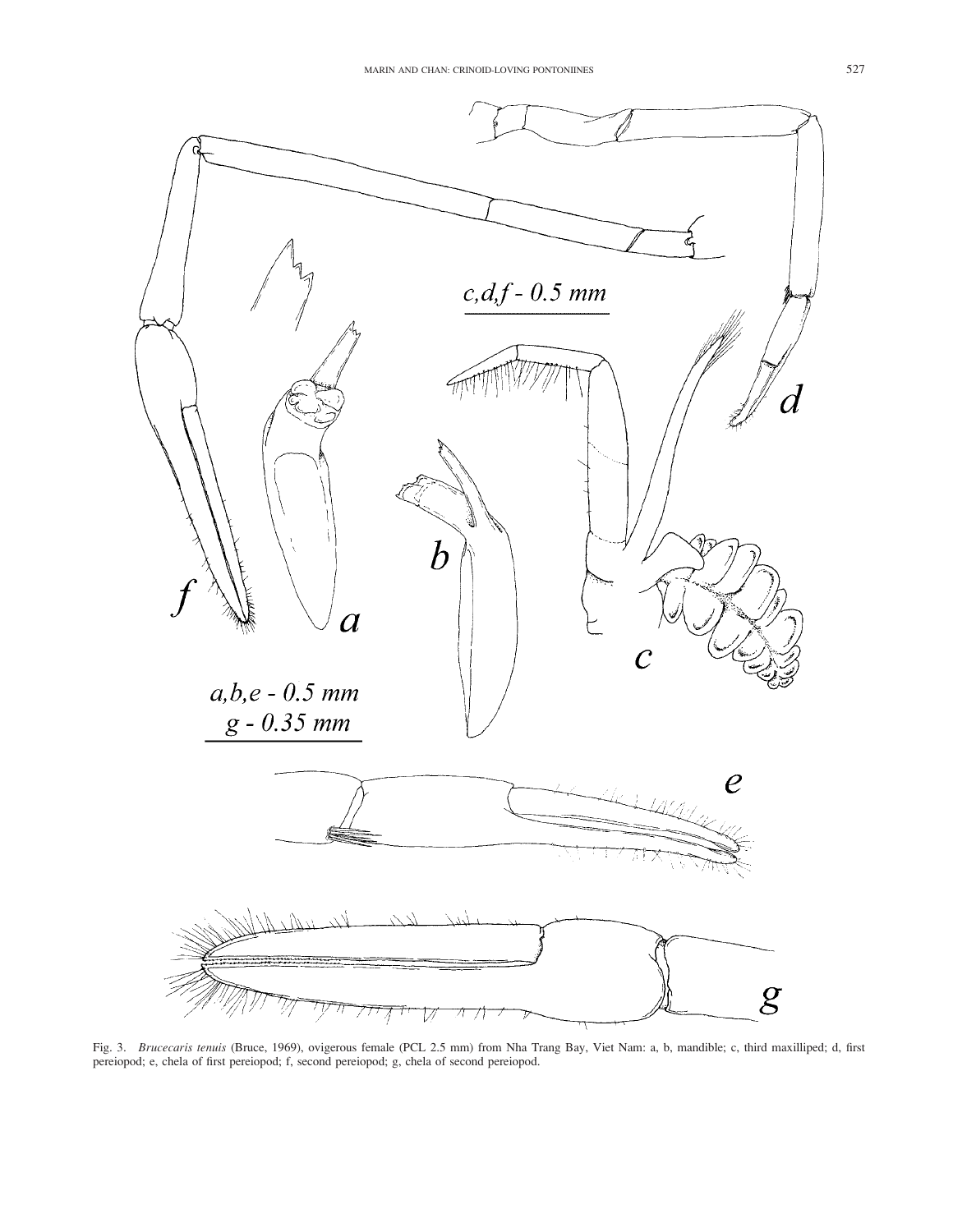

Fig. 4. Brucecaris tenuis (Bruce, 1969), ovigerous female (PCL 2.5 mm) from Nha Trang Bay, Viet Nam: a, maxillula; b, maxilla; c, first maxilliped; d, second maxilliped.

Remarks.—Observed specimens show no difference with the original descriptions given by Bruce (1969).

Distribution.—Red Sea, Zanzibar, Indonesia, Japan, Papua New Guinea, Queensland and Marshall Islands; Zygometra comata Clark, Oxycomanthus sp. and Comaster sp. show new host records. Also known in associations with crinoids Heterometra africana (Clark), H. savignyi (Müller), Oxymetra sp., Amphimetra sp., Himerometra robustipinna (Carpenter), Laprometra klunzingeri (Hartlaub), Decametra chadwicki (Clark), and Tropiometra carinata (Lamarck).

### Unguicaris, new genus

### Type Species.—Unguicaris panglaonis, new species

Diagnosis.—Medium-sized shrimps associated with feather stars (crinoids). Body slightly compressed and slender. Carapace smooth, with antennal and hepatic spines, supraorbital and supraocular spines absent. Rostrum well developed, with 6-8 dorsal and 0-2 ventral teeth, extending anteriorly beyond antennular peduncle, slender, with welldeveloped rostral lamina and postorbital margins. Orbits feebly developed, inferior orbital angle acutely produced. Pterygostomial margin bluntly angular. Pleomeres smooth; pleura of first to fourth rounded, pleura of fifth pointed, posteroventral angle of sixth slightly projected. Telson narrow, with 2 pairs of dorsal spines arising from close to lateral margins at distal half and 3 pairs of posterior spines.

Eyes with globular or conoidally produced cornea; accessory pigment well marked. Antennule with 1 large distolateral and 1 small teeth on distomedial lobe, small submarginal ventral spine at middle of medial border of basal segment. Antenna with large acute distoventral tooth on basicerite, scaphocerite well developed and extending far beyond antennular peduncle. Mandible robust, without palp; incisor process well developed, broad, shovel-like, with 7 stout triangular terminal teeth; molar process well developed, robust, with 5 stout teeth distally. Maxilla and maxillula with well developed palps. First maxilliped with well-developed endites, exopod large with well-developed caridean lobe bearing plumose setae, epipod present. Second maxilliped well developed, exopod and epipod present, without podobranch. Third maxilliped with segments slender and setose, exopod well developed, epipod and arthrobranch small. First pereiopod slender, chela subcylindrical and well developed, fingers slender with curved tips; coxa with distoventral lobe. Second pereiopods equal or unequal in size, robust, palm long and subcylindrical, fingers slender. Third pereiopod with segments unarmed; propodus with tufts of thick setae distally; dactylus robust, with acute accessory spine on posterior border and 3 acute stout spinules on anterior margin. Pleopods normal. Uropods slender, exceeding telson, lateral border of exopod with acute fixed distal tooth accompanied with acute mobile spine.

Included Species.—Unguicaris panglaonis, new species; Periclimenes alegrias Bruce, 1968 (known from Northern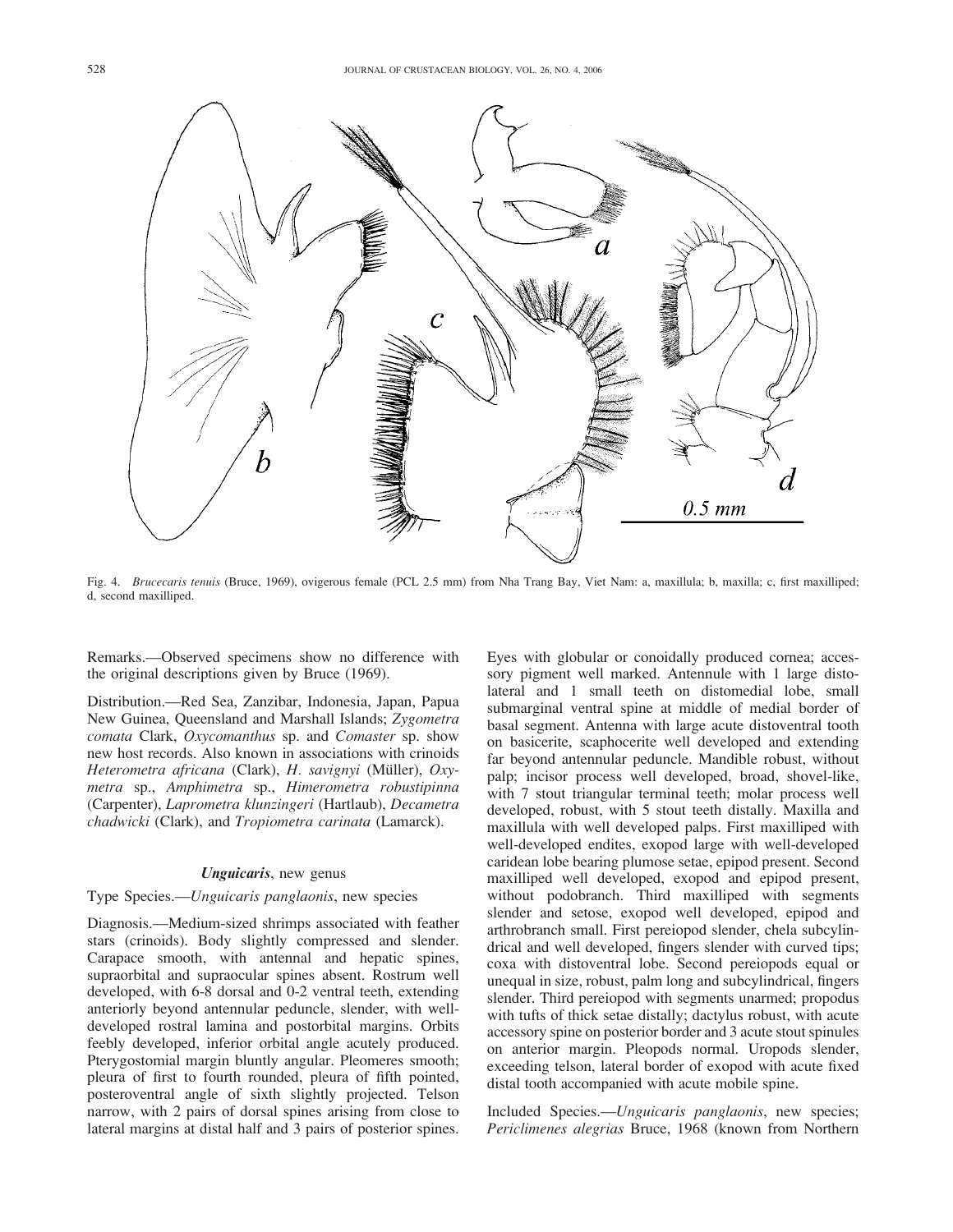

Fig. 5. Brucecaris tenuis (Bruce, 1969), ovigerous female (PCL 2.5 mm) from Nha Trang Bay, Viet Nam: a, third pereiopod; b, same, ventral margin of propodus; c, dactylus of third pereiopod.

Australia; associated with shallow water crinoids Lamprometra palmate (Müller), L. klunzingeri (Harlaub) and Stephanometra spicata (Carpenter) (Bruce, 1986; Bruce and Coombes, 1995); Periclimenes novaecaledoniae Bruce, 1968 (known from New Caledonia and Northern Australia; associated with shallow water crinoids Tropiometra afra (Hartlaub), Lamprometra klunzingeri (Harlaub) and Comanthus sp. (Bruce, 1968, 1980; Bruce and Coombes,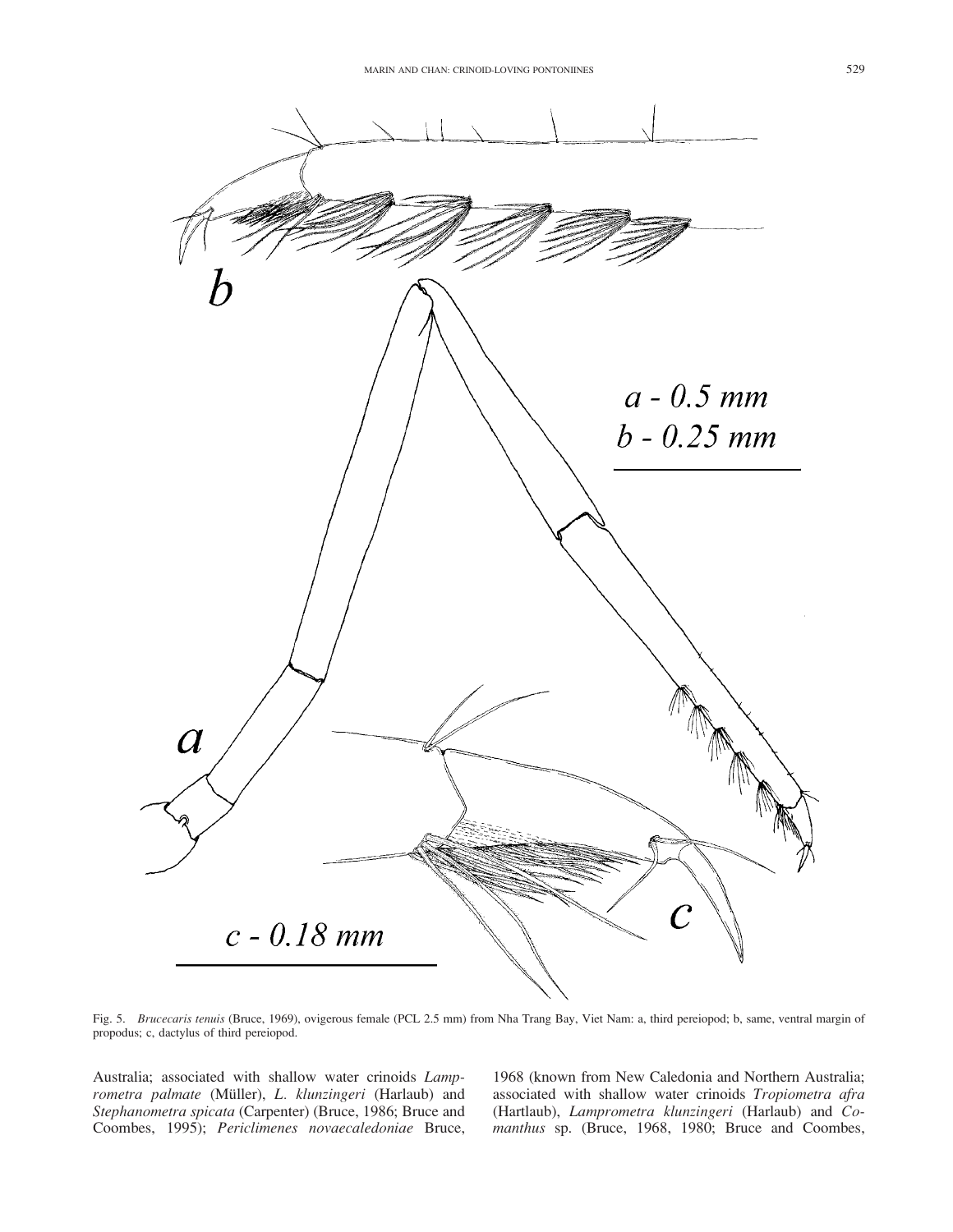

Fig. 6. Unguicaris panglaonis, new genus, new species, holotype ovigerous female (PCL 5.1 mm), general view. Scale = 1 mm.

1995); Periclimenes pilipes Bruce and Zmarzly, 1983 (known from Philippines and Marshall Islands; associated with shallow water crinoid Comanthina schlegeli (Carpenter) (Bruce and Zmarzly, 1983; Bruce, 1989). All three species clearly belong to *Unguicaris* by their possession of the mandibule with a shovel-like incisor processor and the dactyli of ambulatory pereiopods bearing acute stout spinules on anterior margin.

Systematic Position.—The new genus is most closely related to the monotypic genus Araiopontonia Fujino and Miyake, 1970 by the highly developed shovel-like incisor processor at the mandibule and the presence of acute accessory spinules on the anterior margin of the dactyli of ambulatory pereiopods. Both characters are not found in other pontoniine genera. On the other hand, Araiopontonia can be readily separated from Unguicaris by lacking an antennal spine, the lateral margins of rostrum well developed and bearing triangular supraocular spines and the external part of the incisor process of mandibule bearing an enlarged first marginal tooth.

Etymology.—The first part "Ungui-" is derived from Latin unguis, talon, claw, and is in reference to the special shape of the dactylus in this genus, and the second part ''-caris'' means shrimp.

# Unguicaris panglaonis, new species Figs. 6-13

Material Examined.—Philippines, ''Panglao 2004'', stn R38,  $9^{\circ}29.4^{\prime}$ N, 123 $^{\circ}56.0^{\prime}$ E, 6-37 m, reef slope, hand diving, from crinoids not determined, 11 June 2004, ovigerous female holotype (PCL 5.1 mm)(PNM), 1 ovigerous female paratype (PCL 3.8 mm)(NTOUM00696), 1 ovigerous female paratype (PCL 4.8 mm) (MNHN), 1 ovigerous female paratype (PCL 4.3 mm)(ZRC).- stn S22,  $9^{\circ}29.4'N$ ,  $123^{\circ}56.0'$ E, 15-20 m, hard ground covered with sand,

suction pump, 21 June 2004, 1 male paratype (PCL 3.5 mm)(MNHN).

Description.—Holotype female. Carapace swollen, smooth, with antennal and prominent hepatic spines (Fig. 7a-c). Hepatic spine triangular and larger than antennal spine; antennal spine long and slender (Fig. 7b). Rostrum long, slender, straight, tapering and slightly compressed, with feebly developed dorsal carina bearing 7 conspicuous teeth, ventral margin convex and bearing 2 teeth, ventral teeth smaller than dorsal teeth and situated close together at about level of intermediate segment of antennular peduncle (Fig. 7b, c); lateral lamina feebly developed and continuous with orbital margin (Fig. 7a). Orbit feebly developed, inferior orbital angle acutely produced. Pterygostomial angle projected but rounded.

Pleomeres smooth; pleura of first to fourth pelomeres rounded, pleuron of fifth pointed; posterolateral angle of sixth pointed, posteroventral angle projecting and rounded (Fig. 6). Telson about 3 times as long as width in proximal part (Fig. 11a), gradually narrowing posteriorly, with 2 pairs of small dorsal spines arising from close to lateral margins and situated at 0.55 and 0.75 of telson length; 3 pairs of posterior spines containing short stout lateral, long slender intermediate and slender submedial spines slightly longer than half length of former spines (Fig. 11c).

Eyes large and well developed, with slightly projecting cornea. Central cornea without papilla. Well-marked accessory pigmented spot present posterodorsally.

Antennules (Fig. 7d) well developed; basal segment about 2 times longer than width, lateral border bearing acute distolateral tooth, distomedial lobe with acute long medial tooth, small setae present between teeth; submarginal ventral tooth small but distinct, situated near medial border of basal segment (Fig. 7e). Stylocerite well developed. Intermediate segment slender, as long as width; distolateral border produced distally. Distal segment about 2 times as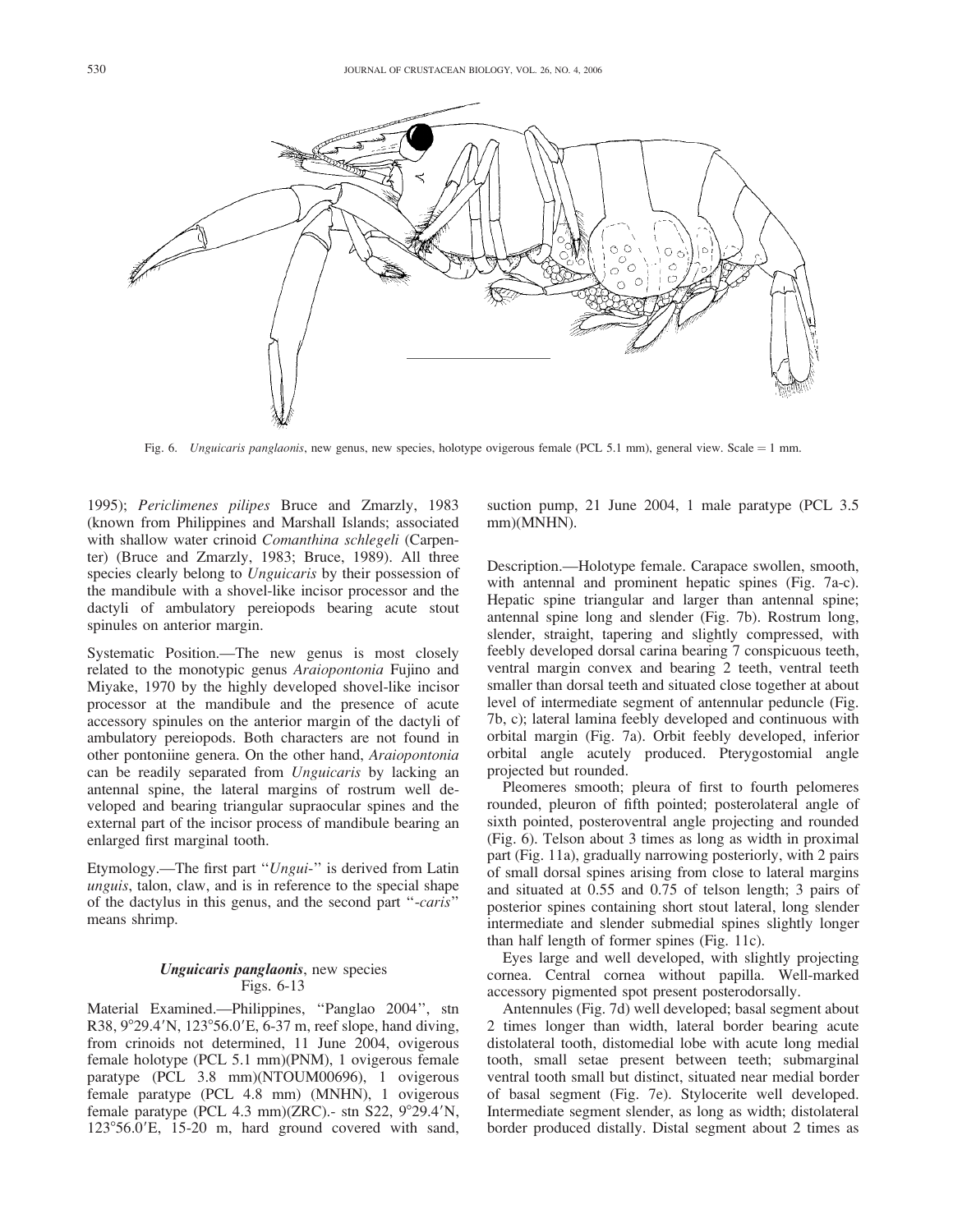

Fig. 7. Unguicaris panglaonis, new genus, new species, holotype ovigerous female (c), paratype ovig. female (PCL 3.8 mm) (a-b, d-f): a, anterior carapace, dorsal view; b, c, rostrum; d, antennule, dorsal view; e, same, lateral view; f, antenna.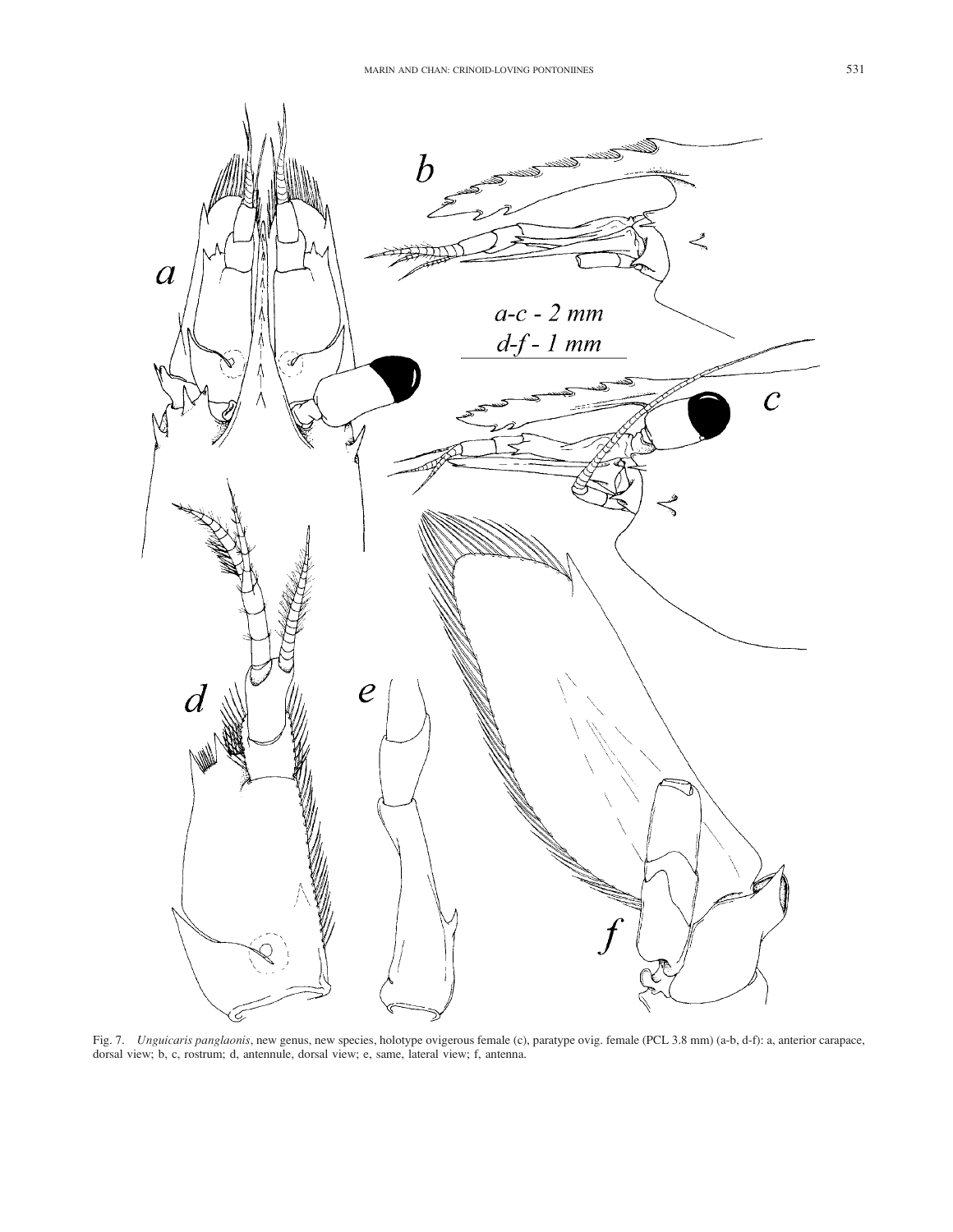

Fig. 8. Unguicaris panglaonis, new genus, new species, paratype ovigerous female (PCL 3.8 mm): a, b, mandible; c, maxillula; d, maxilla; e, first maxilliped; f, second maxilliped; g, third maxilliped. Scale  $= 1.5$  mm (a,b), 1 mm (c-g).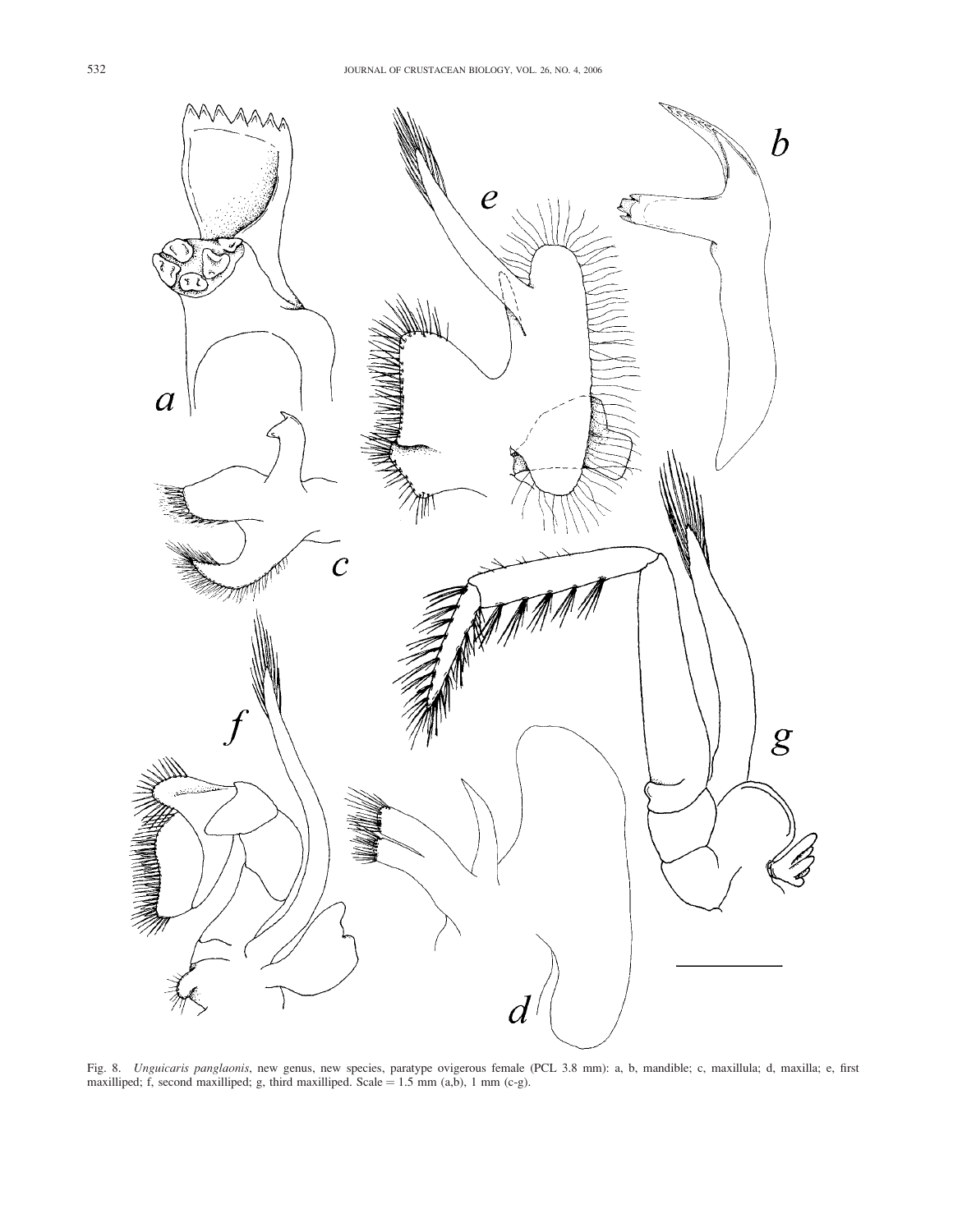

Fig. 9. Unguicaris panglaonis, new genus, new species, paratype ovigerous female (PCL 3.8 mm): a, first pereiopod; b, coxal and basal segments of first pereiopod; c, chela of first pereiopod; d, second pereiopod; e, chela of second pereiopod; f, third pereiopod.

long as width. Upper flagellum with rami of 2 proximal segments fused, shorter ramus consists of 5-7 segments with groups of aesthetascs, longer ramus free and consisting of more than 10 segments. Lower flagellum filiform with more than 15 segments.

Antenna (Fig. 7f) well developed, basicerite with welldeveloped lobe and large acute distoventral tooth; carpocerite stout, about 1.5-2 times as long as width; flagellum well developed, as long as body length; scaphocerite exceeding intermediate antennular segment, about 3 times as long as maximum width, with well developed acute distolateral tooth.

Mandible robust (Fig. 8a, b), without palp; incisor process well developed, broad, shovel-like, with 7 terminal teeth;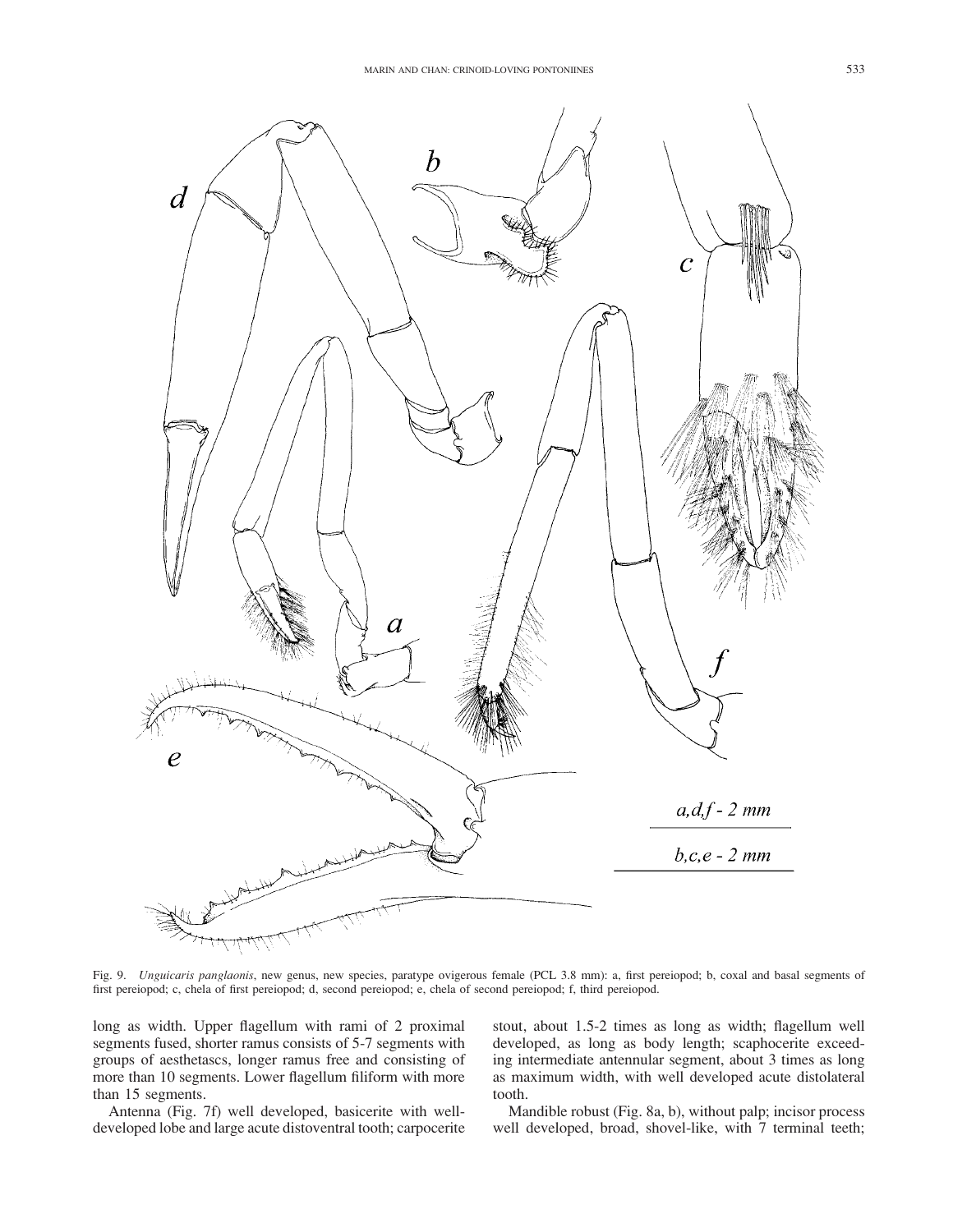

Fig. 10. Unguicaris panglaonis, new genus, new species, paratype ovig. female (PCL 3.8 mm), dactyli of ambulatory pereiopods: a, third; b, fourth; c, fifth. Scale  $= 1$  mm.

molar process well developed, robust, with 5 stout tooth distally.

Maxillula (Fig. 8c) normal, with well-developed bilobed palp; upper lacinia slightly curved, flaring distally, with strong setae distally; lower lacinia slender, tapering distally.

Maxilla (Fig. 8d) with well-developed simple palp; endites well developed, basal endite feebly bilobed, distal lobes subequal, furnished with stiff, elongated setae; scaphognathite well developed, with plumose setae.

First maxilliped (Fig. 8e) with distinct and well-developed endites, basal endite significantly larger, with setae along lateral margin; exopod well developed with large caridean lobe bearing plumose setae; epipod triangular in shape, well developed.

Second maxilliped (Fig. 8f) with exopod well developed; distolateral margin of propodus broadly rounded, with slender setae, situated angularly to dactylar segment; dactylus about 1.5 times longer than broad, with numerous spines along distal margin; epipod triangular; podobranch absent.

Third maxilliped (Fig. 8g) with segments slender, exopod well developed and exceeding ischiomerus; ischiomerus about 4 times as long as maximum width, slightly tapering distally, penultimate segment slender, about 5 times as long as width; terminal segment also slender, about 5 times as



Fig. 11. Unguicaris panglaonis, new genus, new species, paratype ovigerous female (PCL 3.8 mm): a, telson, b, uropods; c, distal margin of telson. Scale =  $2 \text{ mm}$  (a), 4 mm (b), 1 mm (c).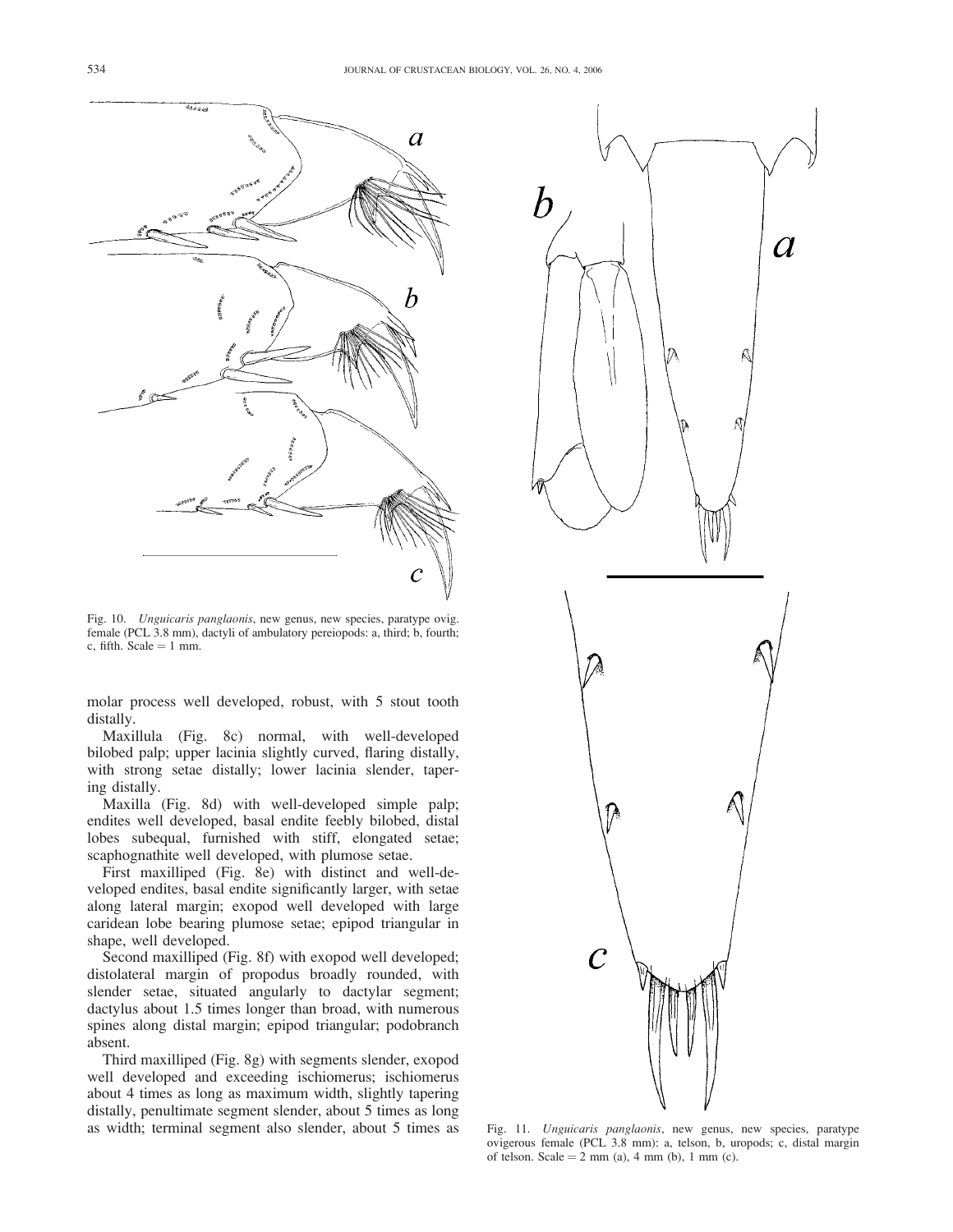

Fig. 12. Unguicaris panglaonis, new genus, new species, paratype male (PCL 3.5 mm): a, anterior part of cephalothorax, dorsal view; b, carapace and rostrum; c, d, fingers of second cheliped; e, distal part of propodus and dactylus of third pereiopod; f, appendix masculina and appendix interna of second pleopod. (a, f, without scale).

long as width, with tufts of sparse long setae along border; epipod triangular, lobed; small arthrobranch present.

First pereiopod (Fig. 9a) slender, with slender chela and fingers; coxal segment with well-developed curved lobe situated distoventrally (Fig. 9b); carpus slender, considerably flaring distally; palm about 2 times as long as width, compressed laterally; fingers robust and with numerous terminal setae, cutting edge entire, tip spatulate (Fig. 9c).

Second pereiopods equal in size and shape; segments robust (Fig. 9d); ischium about 2 times as long as width; merus about 4 times as long as maximal width, with straight margins; carpus flared distally, as long as maximal width, palm cylindrical, about 3 times as long as maximal width; fingers pointed, with acute, curved tips; fixed fingers slender, cutting edge bearing 7 distinct triangular teeth; dactylus slender, about 7 times as long as width, cutting edge bearing 7 distinct triangular teeth along entire length (Fig. 9e).

Third-fifth pereiopods similar. Third pereiopod (Fig. 9f) slender, with segments unarmed; ischium about 3.5 times as long as width; merus about 7 times as long as width; carpus about 4 times as long as maximum width, tapering proximally; propodus about 9 times as long as width, with straight and smooth margins; propodus with 3 distoventral teeth, with tufts of long slender setae distally; dactylus (Fig. 10a-c) robust, as long as maximum width, unguis well developed, long, curve and acute, accessory spine well developed at posterior border, anterior margin with 3 acute stout spines; tufts of long slender setae present at middle of dactylus.

Pleopods normal. Uropods (Fig. 11b) slender, exceeding telson; lateral border of uropodal exopod with small distal tooth accompanied with mobile spine.

Male generally similar to holotype female and with rostral formula 6/2 (Fig. 12b), second pereiopods subequal (Fig. 12a), appendix interna slightly longer than appendix masculina and with numerous subterminal cincinnuli, appendix masculine bearing 3 long terminal setae and lateral border with 3 well-developed spines distomedially (Fig. 12f).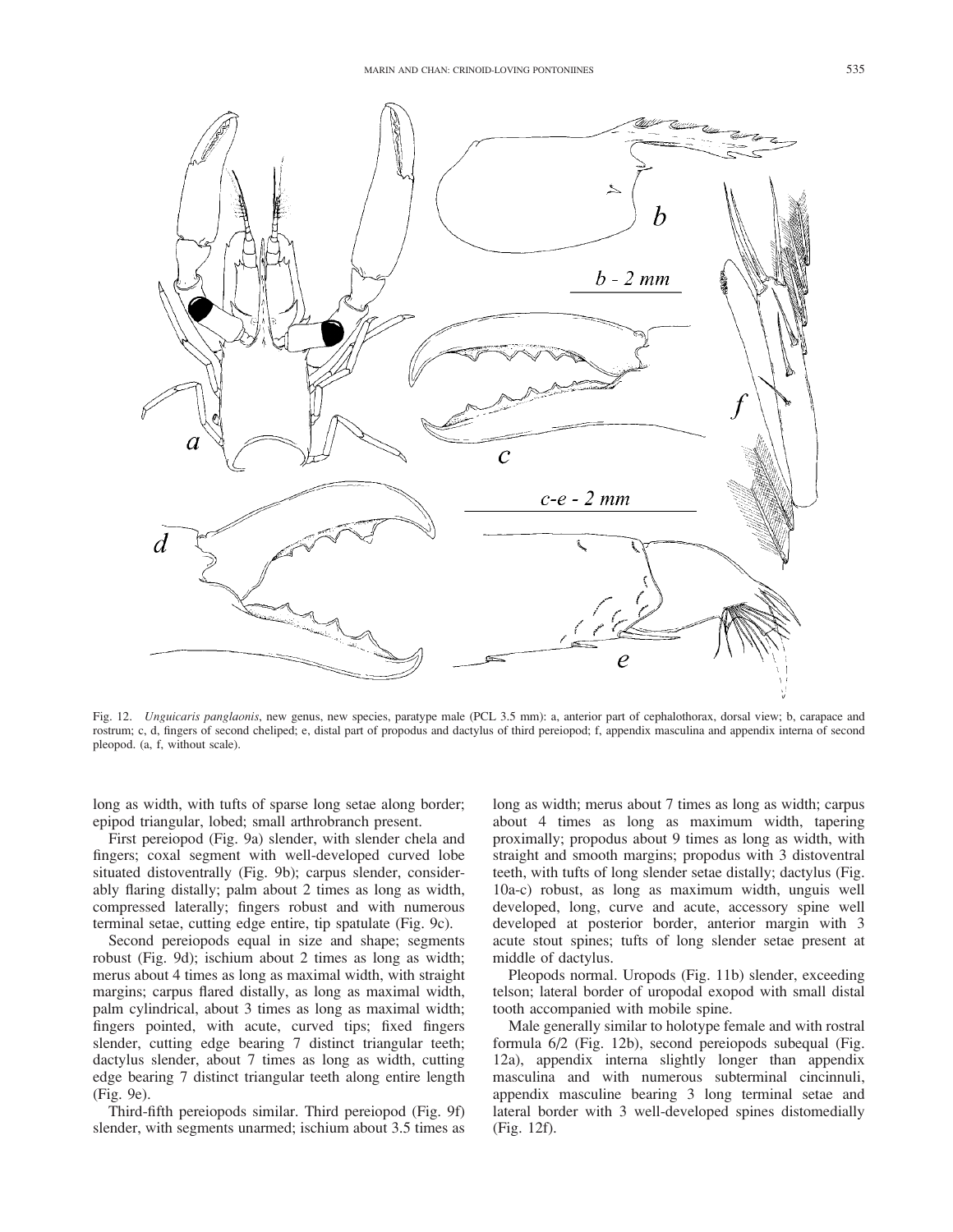

Fig. 13. Unguicaris panglaonis, new genus, new species, fresh color: a, holotype ovigerous female; b, paratype ovigerous female. Both specimens from "Panglao 2004" stn R 38.

Color.—Holotype with body and appendages mostly violet and bearing some yellowish markings (Fig. 13a), fourth to sixth pleomeres slightly lighter in color than carapace. Small yellow spot at mid-dorsal carapace and 2 large oval spots along ventral border of carapace. Ventral part of rostrum and dorsal part of eyes, distal part of scaphocerite, distal part of fingers and carpomeral articulation of second pereiopods, distal half of propodus, carpus and distal part of merus of ambulatory pereiopods, and distal half of tail-fan yellowish. Pleon with yellow spot at distal part of first and third pleura, and broad yellow vertical stripe on second pleuron. Eyes dark grey. Pleopods and eggs violet. Another ovigerous female paratype from the same station (Fig. 13b) with body mainly yellowish and only few violet stripes remained on ventral carapace and first two pleomere pleura. Dorsal parts of carapace and pleon even paler in color and with some yellow margined short transverse violet stripes.

Host.—The specimens were collected from a shallow-water unidentified crinoid.

Remarks.—By most of the features the new species is most similar to Unguicaris novaecaledoniae (see Bruce, 1968, 1977, 1980). The main differences are the feeble development of rostral lamina, presence of teeth along the entire cutting edge of the fingers of the second pereiopods and the better development of the spines on the dactyli of the ambulatory pereiopods in U. panglaonis. Unguicaris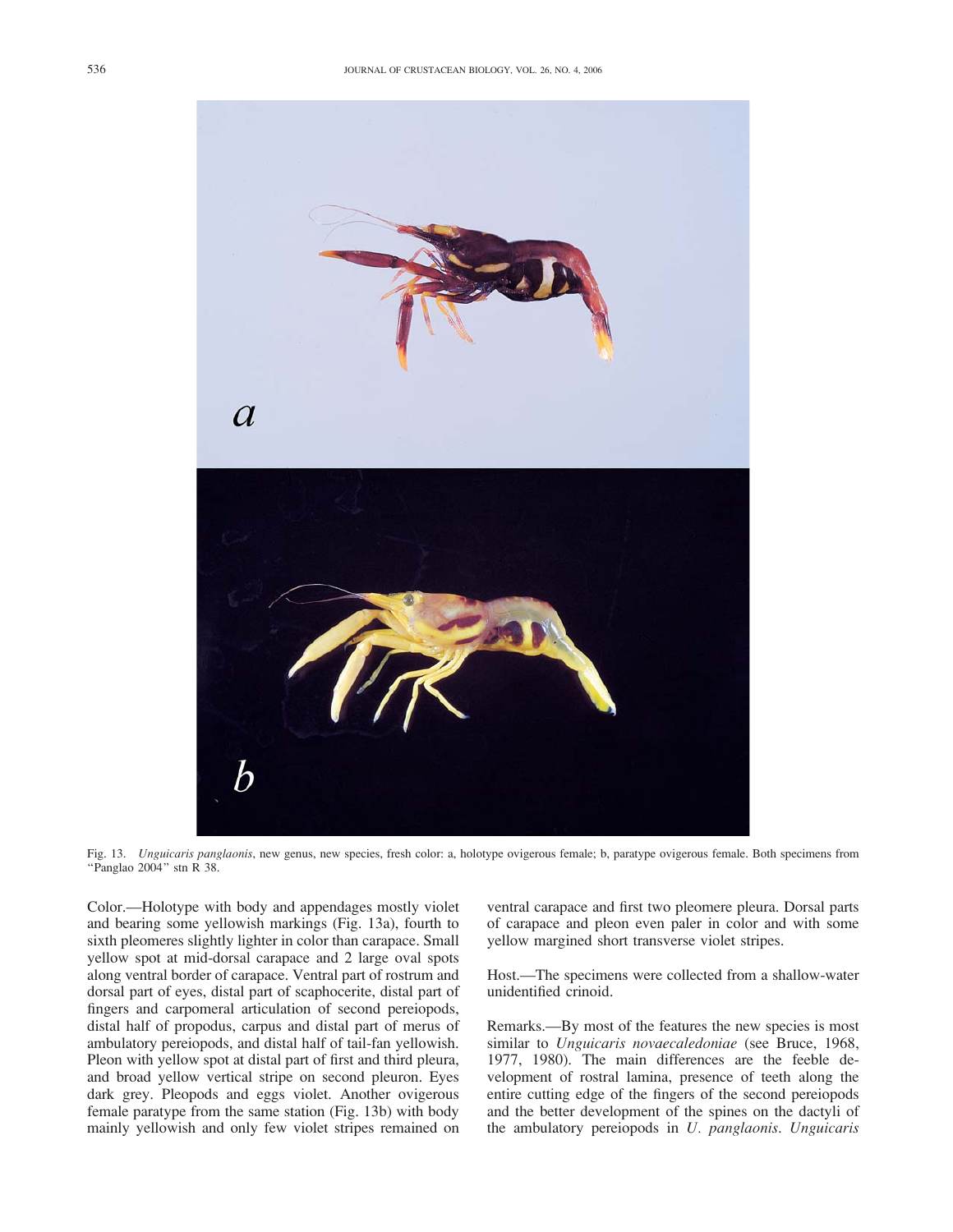

Fig. 14. Schematic relationships among shallow-water crinoid-associated pontoniine shrimps.

pilipes clearly differs from the new species by a much smaller size, rostrum with deep lamina and unequal second pereiopods (see Bruce and Zmarzly, 1983; Bruce, 1989). On the other hand, U. alegrias is unique in the genus by the conoidally produced cornea, absence of ventral rostral teeth, highly unequal second pereiopods, and cutting edge of fingers of second pereiopods only bearing distinct teeth at proximal half (see Bruce, 1986).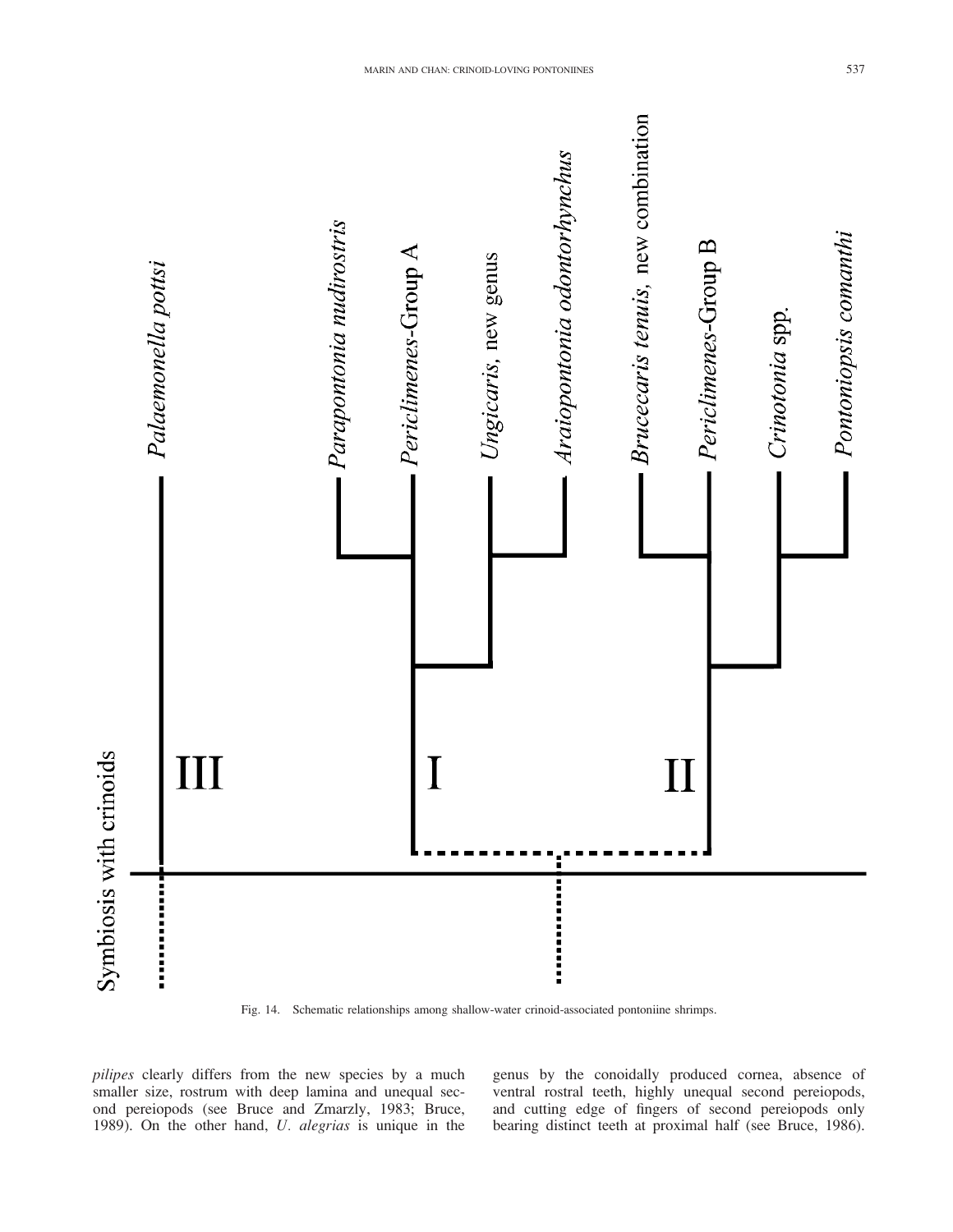The four species in the genus can be readily separated by the following key:

Key for identification of the species of Unguicaris:

- 1. Eyes with conoidally produced cornea, ventral rostral teeth absent
- ........................................ U. alegrias
- Eyes with globular cornea, ventral rostral teeth presented . ....... 2 2. Second pereiopods unequal . . . ................... U. pilipes
- Second pereiopods equal . ............................. 3
- 3. Dactyli of ambulatory pereiopods with weak accessory spines; fingers of second pereiopods without teeth at distal half of cutting edges .............................. U. novaecaledoniae
- Dactyli of ambulatory pereiopods with well-developed accessory spines; fingers of second pereiopods with teeth along entire cutting edge . ......................... U. panglaonis, new species

Etymology.—The name is given in reference to the typelocality of the species, Panglao Island.

Distribution.—Known only from the type-locality, Panglao Island, Philippines.

### **DISCUSSION**

The number of known species of shallow-water crinoidassociated pontoniines of Indo-Pacific is increased to 20 with the present study. All of them, excluding *Palaemonella* pottsi Borradaile, 1915 which was also recorded in association with sea urchin (Marin, 2006), are obligate and specific symbionts of crinoids and has never been observed in association with other hosts (Bruce, 1982).

The origin and phylogeny of shallow-water, crinoidassociated fauna are still unclear. Nevertheless, crinoidassociated Periclimenes species probably can be divided into two groups. Group A ("P. amboinensis"-group) includes P. amboinensis (De Man, 1888), P. cornutus Borradaile, 1915, P. ceratophthalmus Borradaile, 1915, P. commensalis Borradaile, 1915, and is characterized by the globular or conoidally produced cornea, well-developed rostral lateral margins with triangular supraocular spines, equal or slightly unequal second pereiopods, and biunguiculate dactylus with long acute unguis and small acute accessory spine. Group B (''P. affinis''-group) includes P. affinis (Zehntner, 1894), P. brocketti Borradaile, 1915, P. carinidactylus Bruce, 1969, P. novaffinis Bruce and Coombes, 1997 and P. ruber, that are characterized by globular cornea, feebly-developed rostral lateral margins, absence of supraocular and supraorbital spines, antennules without accessory spine on distomedial margin, second pereiopods greatly unequal with fingers subspatulate and as long as palm, and simple dactyli of ambulatory pereiopods.

The above two groups of the genus Periclimenes seem to be more primitive than the more specialized Araiopontonia odontorhyncha Fujino and Miyake, 1970, Brucecaris tenuis, Crinotonia, Parapontonia nudirostris Bruce, 1968, Pontoniopsis comanthi Borradaile, 1915 and Unguicaris. It is possible to consider B. tenuis as a highly specialized species in comparison with the above mentioned Group A. The same is also true for *Pontoniopsis comanthi*, which is close to Crinotonia and even more highly adapted to a special, but

unfortunately unknown, ecological niche (Marin, 2006b). Parapontonia nudirostris Bruce, 1968 is a specialized species and closer to crinoid-associated species of Group B, while A. odontorhyncha is also highly specialized and closer to the genus Unguicaris. The presence of small dorsal subapical teeth in juveniles of Parapontonia nudirostris (see Bruce, 1992: fig. 27B) emphasizes its close relationship with the genus *Periclimenes*. A preliminary scheme of the relationships of the shallow-water crinoid-associated pontoniine shrimps is proposed (Fig. 14). Branch I includes species of medium sized shrimps with a stout body and appendages, biunguiculate dactyli of ambulatory pereiopods, rostral midrib well developed and with supraocular spines best developed in Parapontonia nudirostris and A. odontorhyncha. Branch II includes species with a simple dactylus, second pereiopod highly specialized, size becoming smaller and more slender such as in B. tenuis, Pontoniopsis comanthi and Crinotonia. Nonetheless, branches I and II are closely related to each other and likely arose from a common ancestor. Branch III, including Palaemonella pottsi, clearly differs from other branches and contains the only species in the genus Palaemonella associated with crinoids (Bruce, 2002).

Some morphological characters such as the shape of cornea (globular or protruded), reduction of rostral teeth, symmetry of the second pereiopods, ratio of palm/fingers and subspatulate fingers of chelae vary among species inside the Periclimenes groups and the genus Unguicaris. These characters likely evolved independently in different branches. Unfortunately, it is impossible to conclude the trends of specialization in the different branches since the food and behavior of all these species are still unknown.

Pontoniine shrimps associated with other echinoderms such as sea urchins, brittle stars, holothurians and sea stars are likely to be unrelated to those crinoid-associated species. The absence of any pontoniine genus with species inhabiting more than one echinoderm groups seems to support this hypothesis. The only exception is the genus Periclimenes, which still needs revision. Similar morphological adaptations in the associated shrimps from different echinoderm groups, in our opinion, are analogous but not homologous and most likely have resulted from similar morphology of the hosts.

#### ACKNOWLEDGEMENTS

This work is partly supported by the Russian-Vietnamese Tropical Center and the National Science Council, Taiwan, Republic of China. The ''Panglao 2004'' Marine Biodiversity Project was a collaboration between the Muséum National d'Histoire Naturelle, Paris (Principal Investigator, Dr. Philippe Bouchet) and the University of San Carlos, Cebu City, The Philippines (Principal Investigator, Dr. Danilo Largo). The ''Panglao 2004'' was supported by the Total Foundation for Biodiversity and the Sea, the French Ministry of Foreign Affairs, and the ASEAN Regional Center for Biodiversity Conservation (ARCBC). The Philippines Bureau of Fisheries and Aquatic Resources (BFAR) is acknowledged for issuing a research permit on the material collected by the ''Panglao 2004''. We also wish to thank the directors of Coastal Department of Tropical Center, Nha Trang City, Dr. V. K. Nezdoliy and Nguyen Van Doan, and Dr. T. A. Britayev for their assistance in the collection made in Viet Nam. Special thanks go to Elena Mehova (Moscow State University) for the identification of the Vietnamese crinoid collections and Peter K. L. Ng (University of Singapore) for kindly reviewing the manuscript.